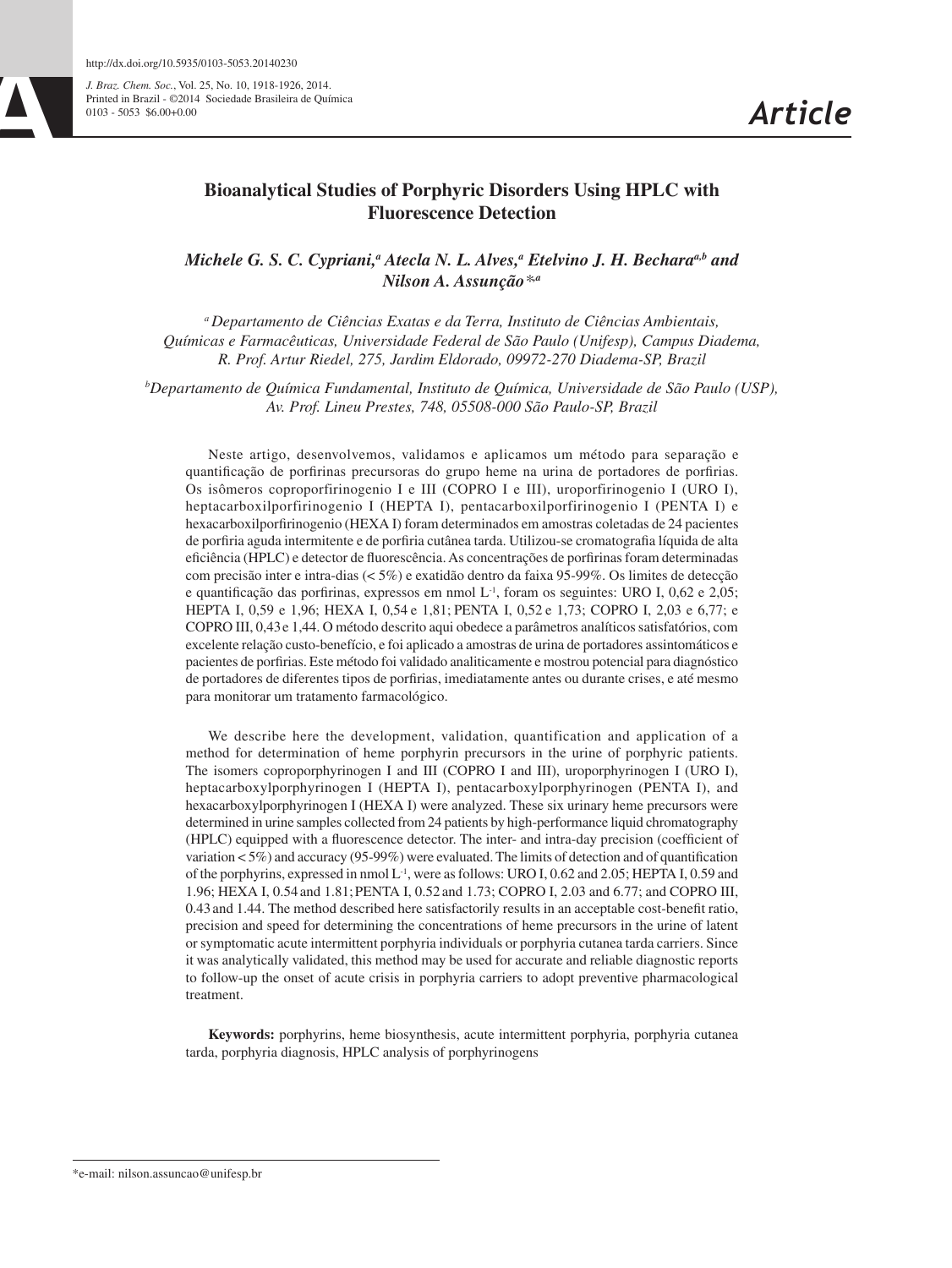### **Introduction**

Porphyrias are a group of genetic and acquired rare disorders caused by enzymatic deficiencies in the heme biosynthetic pathway attributed to abnormally low enzymatic activities or inhibition by xenobiotics leading to the accumulation or deficit of heme precursors (Table 1).1,2 Acute porphyria occurs in all ethnic groups. In most European countries the estimated prevalence is 1-2 *per* 100,000 inhabitants, with acute intermittent porphyria (AIP) being the most common type of disorder. However, there is a much higher prevalence in the psychiatric population (210 *per* 100,000 in the United States),<sup>3</sup> which has been attributed to misdiagnoses due to neuropsychiatric symptoms of porphyria, such as insomnia, abdominal pain, palpitations, and pain in the extremities, back, chest, neck or head.4 Other neuropsychiatric symptoms of porphyria also include seizures, agitation, hallucinations and other psychiatric symptoms, such as psychosis similar to schizophrenia.5,6 Late diagnosis can cause serious neurological and mental damage, and may lead to mortality, especially in the differential diagnosis of psychiatric patients.7,8

Like many hereditary diseases, porphyrias have an uneven distribution. For example, porphyria cutaneous tarda has a prevalence of  $1:10,000$ ,<sup>9</sup> which varies between countries; the prevalence is 1:25,000 in North America, 1:5,000 in Czechoslovakia, and 2-5 cases *per* million *per* year in the UK. There is no reported data for Brazilian AIP prevalence. Although porphyria cutanea tarda (PCT) is probably the most common of all porphyrias, its prevalence

has not been well estimated, and no reliable data have been published so far. It is estimated that the prevalence of PCT in Spain is approximately 1:1,000 inhabitants. In the case of AIP, for example, the ratio is 1:20,000 inhabitants, while in northern Sweden it is 1:10,000. Porphyria variegata (PV) is particularly common among Afrikaners (white South Africans, especially Dutch descendants), with an incidence of 1:250. In South Africa, the prevalence of PV is 1:400. However, it is difficult to estimate the incidence of porphyria because many individuals remain asymptomatic throughout life.10 For early diagnosis and identification of the type of porphyria, samples of urine, blood and stool should be carefully examined by a laboratory with expertise in diagnosis of porphyria.

Heme occupies a critical position in the aerobic metabolic map. It is the prosthetic group of oxygen carrier proteins (hemoglobin, myoglobin), cytochromes in electron transport chains, and peroxidases, such as catalase and tryptophan-2,3-dioxygenase. In AIP, failure in 5-aminolevulinic acid dehydratase (ALA-D) biosynthesis results in intracellular accumulation of the first and second heme precursors,<sup>11</sup> namely, ALA and porphobilinogen (PBG), whereas in lead poisoning both ALA-D and ferrochelatase are inhibited by  $Pb^{2+}$  ion, ultimately preventing iron incorporation into the heme molecule, and release of the intermediates into the blood.12,13 Accumulation of specific heme precursors in some tissues and organs<sup>1-12</sup> triggers so-called "acute hepatic", "hepatic cutaneous" and "erythropoietic cutaneous" clinical manifestations,<sup>14</sup> which are accompanied by altered urinary and fecal excretion of heme intermediates.<sup>15</sup>

| Porphyria      | Clinical expression                       | Enzymes altered                | Urinary porphyrin altered |  |  |
|----------------|-------------------------------------------|--------------------------------|---------------------------|--|--|
| Erythropoietic |                                           |                                |                           |  |  |
| <b>CEP</b>     | Photosensitivity                          | URO III synthase               | URO I, COPRO I            |  |  |
| EEP            | Photosensitivity                          | ferrochelatase                 | <b>COPRO</b>              |  |  |
| Hepatic        |                                           |                                |                           |  |  |
| Acute          |                                           |                                |                           |  |  |
| ADP            | Visceral and neurologic                   | $AI.A-D$                       | <b>COPRO</b>              |  |  |
| AIP            | Visceral                                  | PBG-D                          | URO, COPRO I              |  |  |
| <b>HCP</b>     | Visceral, neurologic and photosensitivity | Uroporphyrinogen decarboxylase | COPRO III                 |  |  |
| <b>VP</b>      | Visceral and neurologic                   | Protoporphyrinogen IX oxidase  | COPRO I                   |  |  |
| Chronic        |                                           |                                |                           |  |  |
| <b>PCT</b>     | Photosensitivity                          | URO-D                          | URO, HEPTA                |  |  |
| <b>HEP</b>     | Visceral, neurologic and photosensitivity | URO-D                          | URO, HEPTA                |  |  |

**Table 1.** Types of porphyrias and the corresponding altered urinary porphyrin (adapted from Alves *et al.*20)

CEP: congenital erythropoietic porphyria; EEP: erythropoietic protoporphyria; ADP: acute ALA-D deficiency porphyria; AIP: acute intermittent porphyria; HCP: hereditary coproporphyria; VP: variegate porphyria; PCT: porphyria cutanea tarda; HEP: hepatic erythropoietic porphyria; ALA: delta-aminolevulinic acid; ALA-D: aminolevulinate dehydratase; PBG-D: porphobilinogen deaminase; URO: uroporphyrin; COPRO: coproporphyrin; URO-D: uroporphyrinogen decarboxylase.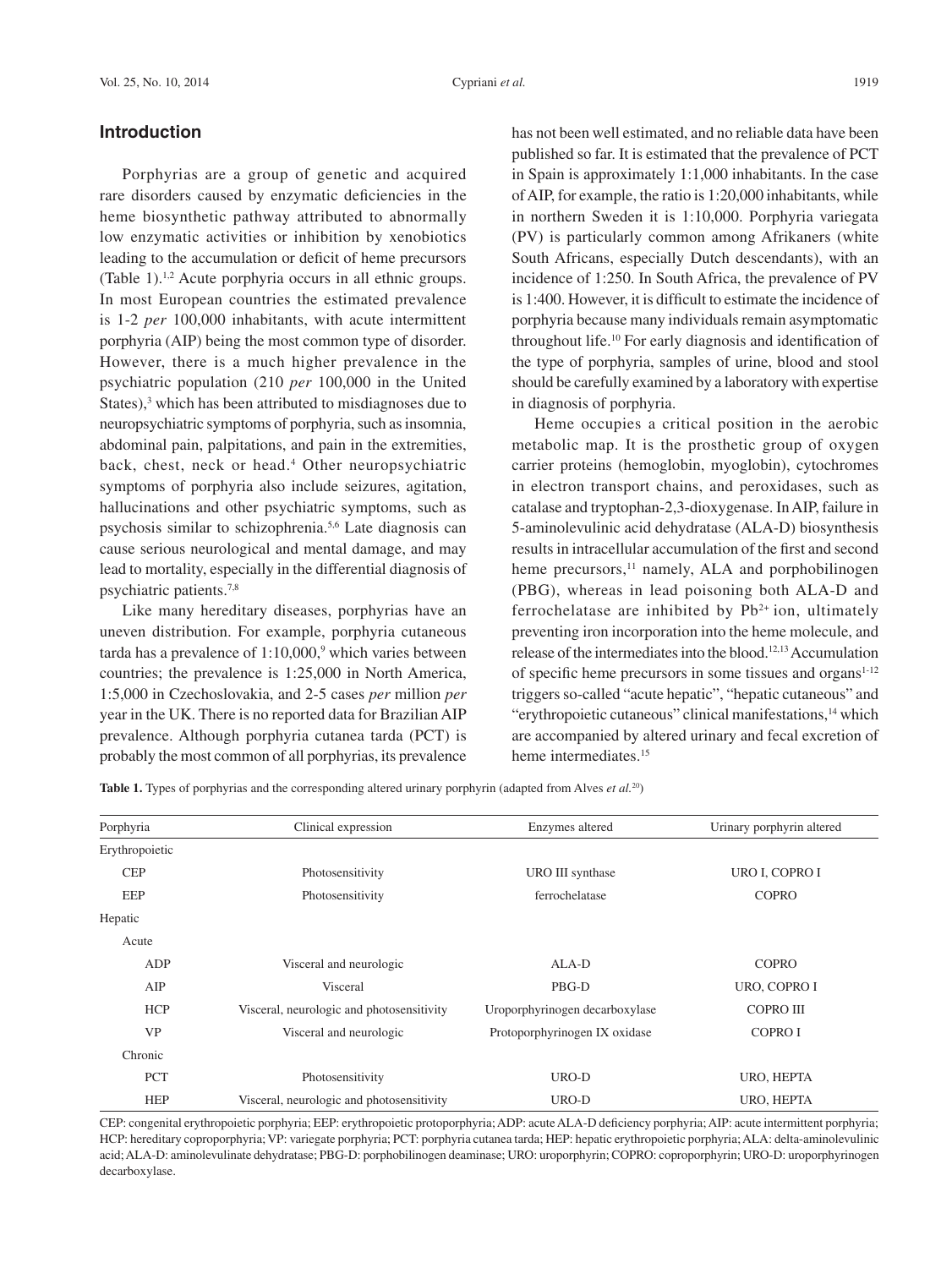Heme biosynthesis is initiated in the mitochondria from the reaction of glycine with succinyl-CoA to form ALA, which migrates into the cytosol where PBG is formed under the action of ALA-D.<sup>16,17</sup> Porphyrin derivatives are formed by the condensation of the pyrrole rings of four molecules of PBG, yielding uroporphyrins (URO), which contain eight carboxyl groups, and are successively decarboxylated to the less polar intermediates<sup>14</sup> heptacarboxyl porphyrins (HEPTA), hexacarboxyl porphyrins (HEXA), pentacarboxyl porphyrins (PENTA), and coproporphyrins (COPRO), that contain four carboxyl groups. Porphyrin derivatives originating from PBG can be formed in two ways, spontaneously or enzymatically, and are denominated URO I, HEPTA I, HEXA I, PENTA I or COPRO I or URO III, HEPTA III, HEXA III, PENTA III or COPRO III. Porphyrins produced enzymatically in the cytosol are ultimately converted into protoporphyrinogen IX (PROTO IX) and protoporphyrin IX (PP IX), which migrate to the mitochondrial matrix where they coordinate with an iron ion in a reaction catalyzed by ferrochelatase to produce the heme molecule.

Porphyrias can be genetically transmitted by autosomal dominant inheritance, with the exception of congenital erythropoietic porphyria (autosomal recessive),<sup>18</sup> or can be chemically acquired by exposure of individuals to xenobiotics, such as lead, a condition referred to as lead poisoning, plumbism or saturnism.14 The excretion patterns of heme intermediates enable the classification of a case of porphyria and the establishment of the most suitable strategies for drug therapy and patient monitoring<sup>19</sup> (Table 1). Many spectrofluorometric techniques are available to detect porphyrin excretion in urinary fractions; however, gradient reversed-phase high-performance liquid chromatography (RP-HPLC) using C18 columns with fluorescence detection is an accessible methodology for most laboratories and is sensitive enough to detect at least five fractions.20 Here, we used a modified HPLC methodology to identify COPRO I and COPRO III isomers, which may also be applied to the diagnosis of other diseases that are based on alterations of normal heme.<sup>21</sup>

Recently, Balwani and Desnic published a comprehensive review on the diagnosis and treatment of the eight genetically distinguished porphyrias.<sup>1</sup> Moreover, Danton and Lim discussed the reported methods for analyzing the heme biosynthetic metabolites and their oxidation products by HPLC/mass spectrometry (MS), which may eventually result in the characterization of the type of porphyria carried by a patient.<sup>22</sup> Alternatively, several hypotheses for biochemically correlating the data on heme intermediates present in urine and blood with the clinical porphyric data have been discussed in the literature. Among them, a free

radical- and oxidative stress-based hypothesis based on the accumulation of pro-oxidant ALA in tissue has been reinforced by biochemical data obtained from *in vitro* and *in vivo* studies with cell cultures and animal and human organs that are ALA-rich endogenously or due to experimental interventions.14,23

Laboratory diagnosis is achieved by the quantification of these metabolites present in the heme biosynthetic pathway and subsequent measurement of the enzyme activities related to the metabolites. The current accepted values for random urinary porphyrins in healthy individuals are as follows: URO:  $\leq 30$  nmol L<sup>-1</sup>; HEPTA:  $\leq 7$  nmol L<sup>-1</sup>; HEXA:  $\leq$  2 nmol L<sup>-1</sup>; PENTA:  $\leq$  5 nmol L<sup>-1</sup> and total COPRO  $(I + III) \le 110$  nmol  $L^{1,24}$ 

We propose here a rapid, cheap and sensitive HPLC method to identify urinary porphyrin metabolites in patients in public hospital networks that include the distinction between COPRO I and III. Previous reports stress the importance of determining COPRO I and III isomer levels as biomarkers of arsenic poisoning, $2<sup>5</sup>$  as exposed groups have been found to exhibit significantly higher COPRO I and III levels compared with those in the control group. Alterations in porphyrin concentrations are determined in urine samples from clinically identified porphyric patients compared to samples obtained from healthy individuals, thereby demonstrating the reliability of this method to identify the class of porphyria.

### **Experimental**

#### HPLC method

Urinary porphyrins were analyzed using a Shimadzu HPLC chromatograph (Kyoto, Japan) composed of the following parts: 1 RF 20A fluorescence fetector; 1 DGU-20A5 degasser; 2 LC-20 AT liquid chromatography pumps; 1 SIL-20 HT auto sampler; 1 CTO-20A column oven, and 1 CBM-20A communications bus module, programmed for excitation at 400 nm and emission at 620 nm, and one integrator (CR7A PLUS). The column used was a reversed phase C18 HPLC column Phenomemex® (Torrance, CA, USA), model LiChrospher,  $125 \times 4.00$  mm, attached to a pre-column,  $4.0 \text{ cm} \times 4.0$  mm, both 5 mm RP-18, 100 Å, 5- $\mu$ m particles, with a flow of 1 mL min-1 and a 100 µL sample injection size.

A standard commercial lyophilized porphyrin kit was purchased from Sigma-Aldrich (St. Louis, MO, USA), which contains URO I dihydrochloride, synthetic COPRO I dihydrochloride, and COPRO III tetramethyl ester. In addition, a CMK-1A porphyrin acid chromatographic marker kit containing URO I dihydrochloride, HEPTA I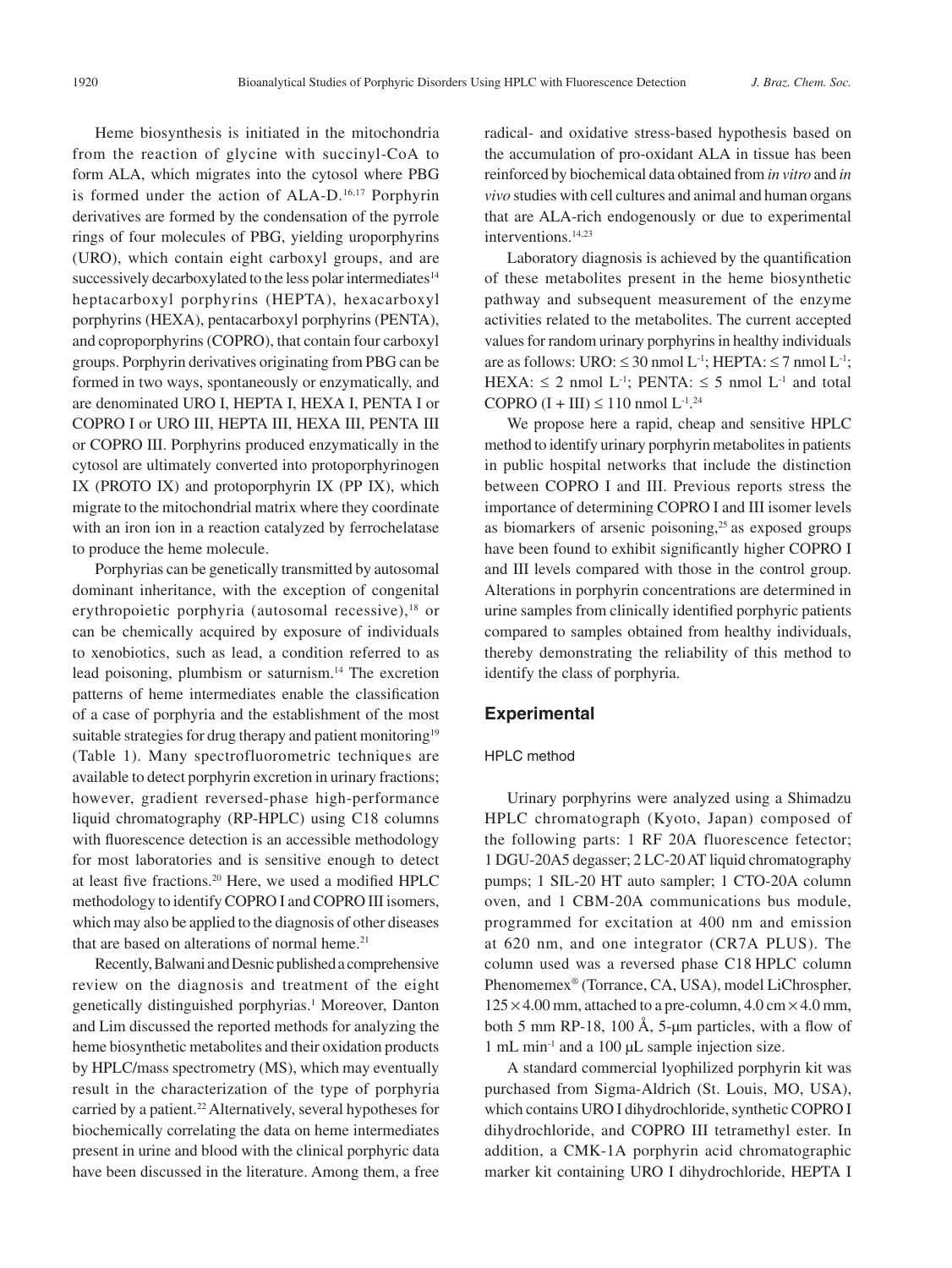heptamethyl ester, HEXA I hexamethyl ester, PENTA I pentamethyl ester, and COPRO I tetramethyl ester was acquired from Frontier Scientific (Logan, UT, USA). Standard solutions of porphyrins suspended in HCl from Merck KGaA (Darmstadt, Germany) were prepared at concentrations of 6.0 and/or 3.0 nmol  $L^{-1}$ . For the porphyrin analysis, 100 µL porphyrin aliquots were injected into the chromatograph at a flow rate of  $1.0$  mL min<sup>-1</sup> with a total analysis time of approximately 43 min. Phase A was prepared using  $1.0 \text{ mol } L^{-1}$  ammonium acetate buffers (Synth, São Paulo, Brazil) with pH values of 4.0, 4.3, 4.6, 4.9, 5.2, 5.4, 5.7 and 6.0, adjusted with 99% glacial acetic acid (Sigma-Aldrich) containing 10% acetonitrile. Phase B was prepared from 90% HPLC grade methanol and 10% acetonitrile (Merck KGaA). Elution was performed using the gradient program, starting with 100% phase A and 0% phase B, followed by 10 min with 35% phase A at the selected pH and 65% phase B. Twenty minutes after separation of a given sample, the column was cleaned and stabilized. These sets of chromatographic variables allowed the separation of the porphyrin fractions due to clear-cut polarity differences based on the distinct number of porphyrin carboxyl groups. The choice of composition and separation program for the HPLC analysis of urinary porphyrins to attain optimization was guided by varying phase A. This study also intended to promote the separation of COPRO isomers I and III, of enzymatic and nonenzymatic origins, respectively, and 10% acetonitrile was added in both phases to improve the resolution of analyte separation. The retention time, the area of the metabolite peaks and the number of theoretical plates were evaluated for phase A at different pH values.

#### Bioanalytical validation and statistical analysis

The analytical validation of the method described here complies with the procedures and parameters recommended by the US Food Drug Administration (FDA).26 The following analytical parameters were evaluated here: specificity, linearity, precision, sensitivity, limit of detection, limit of quantification and accuracy. The calibration curves were determined using spiked urine samples containing six known concentrations of each analyte: 5, 50, 100, 500, 1,000 and 5,000 nmol L-1 for URO, HEPTA, HEXA, PENTA, and COPRO I; and 7, 70, 700, 1,700, 3,500, and 7,000 nmol L-1 for COPRO III.

The evaluation of the accuracy of the method was used to estimate the analyte recovery parameter, which can be defined as the ability of the method to approach the true analyte concentration in the real sample. Therefore, analyses were performed using three samples, with three

different concentrations of each analyte and five replicates of each trial.

The precision of the method was evaluated for each analyte at three different concentrations performed on the same day (intra-analysis precision) and by analysis of the same solutions on five different days (inter-analysis precision).

The sensitivity of the method was assessed by calculating the limits of detection and of quantification. The limit of quantification (LOQ) is defined as the smallest quantity in the sample that can be assayed under experimental conditions with a defined accuracy, with a coefficient of variation (CV) lower than 15%.

### Patients studied

The study was approved by the institutional (Unifesp) ethics committee, according to the protocol number 1964/10. Questionnaires were answered by 40 patients with a suspected or confirmed diagnosis of porphyria, referred by the Brazilian Porphyria Association (Associação Brasileira de Porfiria, ABRAPO). A kit for collecting random urine samples was mailed to the patients in a foam box, which contained two sterile, light-protected bottles containing  $5 g L<sup>-1</sup>$  sodium bicarbonate (Synth). The terms of consent and the collection guidelines were included in the kit. Twenty four urine samples were obtained from patients between ages 17 and 70 years.

#### Storage and preparation of urine samples

Patient urine samples were collected in the morning, protected from light, kept on ice and delivered to the laboratory on the same day. Upon receipt, the samples were aliquoted and kept frozen at –80 °C until use. Then, 2 mL of each urine sample were thawed and acidified with 70 µL of HCl (Merck KGaA) to obtain a pH of ca. 2.0. After homogenization, the samples were filtered through a 0.22 µm membrane (Millipore Corporation, Billerica, MA, USA) and sonicated (Elma, Ultrasonic Digital S, Manchester, UK) for 20 min. All determinations were performed in parallel with authentic porphyrin samples.

# **Results and Discussion**

The study of the pH effect of eluent A on the separation efficiency by fluorescence detection is summarized in Table 2. Standard samples of 100 nmol L-1 URO, HEPTA, HEXA, PENTA or COPRO I and 700 nmol L-1 COPRO III were injected into the HPLC equipment. The data presented in Table 2 and Figure 1 indicate that although the pH value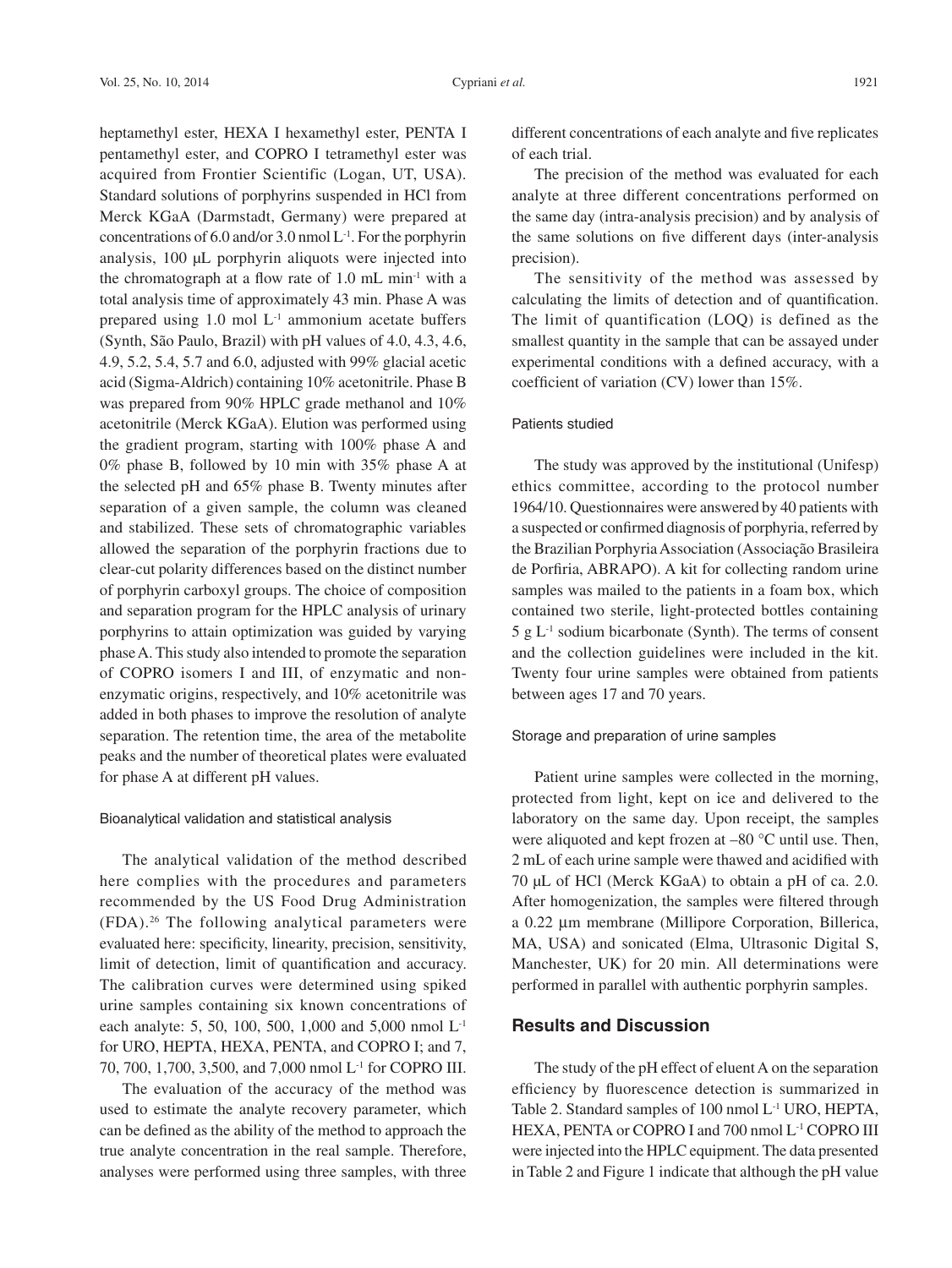|                  | pH 4.0 |        | pH 4.3 |        | pH 4.6 |        | pH 4.9      |         | pH 5.2      |        | pH 5.4 |         | pH 5.7 |         | pH 6.0 |        |
|------------------|--------|--------|--------|--------|--------|--------|-------------|---------|-------------|--------|--------|---------|--------|---------|--------|--------|
|                  |        | TP     |        | TP     |        | TP     | $t_{\rm R}$ | TP      | $t_{\rm R}$ | TP     |        | TP      |        | TP      |        | TP     |
| <b>URO</b>       | 2.1    | 32.8   | 6.3    | 298.7  | 6.4    | 857.9  | 3.2         | 105.3   | 4.1         | 111.8  | 4.4    | 162.8   | 2.0    | 94.1    | 1.7    | 60.1   |
| <b>HEPTA</b>     | 5.0    | 58.8   | 9.0    | 3153.1 | 9.0    | 598.5  | 7.3         | 1407.6  | 7.8         | 477.1  | 7.9    | 449.7   | 5.5    | 211.6   | 2.8    | 72.9   |
| <b>HEXA</b>      | 9.5    | 314.4  | 11.5   | 847.2  | 11.4   | 1071.3 | 10.2        | 737.9   | 10.5        | 1674.6 | 10.6   | 2312.1  | 8.7    | 2335.8  | 7.2    | 1037.7 |
| <b>PENTA</b>     | 12.7   | 2164.5 | 13.6   | 1341.7 | 13.5   | 1602.9 | 12.7        | 1404.0  | 12.9        | 2053.4 | 12.9   | 4652.3  | 11.2   | 5702.0  | 10.0   | 2164.8 |
| COPRO I          | 15.9   |        | 16.1   | 1658.2 | 15.8   | 5803.3 | 15.1        | 11606.9 | 15.1        | 5801.9 | 15.1   | 10958.1 | 13.5   | 12718.0 | 12.4   | 4185.2 |
| <b>COPRO III</b> |        | 809.9  | 16.5   | 838.6  | 16.3   | 951.3  | 15.5        | 1073.1  | 15.6        | 5889.7 | 15.6   | 1177.0  | 14.1   | 1199.3  | 13.2   | 4735.5 |

Table 2. Retention times, peak areas and theoretical plates of the HPLC separation of six porphyrins obtained at pH levels varying from 4.0 to 6.0

 $t_{R}$ : retention time; TP: theoretical plates.

of 4.0 provides the largest numbers of theoretical plates, separation of COPRO I and III is not attained. However, by increasing the pH of the chromatographic phase, a good resolution of the chromatographic peaks of COPRO I and III and considerable amounts of theoretical plates were obtained. The best resolution was achieved with ammonium acetate buffer at pH 5.7 as eluent A (Table 2 and Figure 1). Partial separation of COPRO I and III was reached using these conditions and is consistent with the chromatograms obtained from both standard porphyrin solutions and a urine sample obtained from a porphyric patient (Figure 2).



**Figure 1**. Theoretical plates for six urinary porphyrins upon the variation of pHs values. Porphyrin concentration was 500 nmol L-1.

The gradient started from 0% of eluent B, which made possible to separate the fractions based on their differences in polarity and helped eliminate polar interferences present in the samples. The HPLC separation parameters were also evaluated by spiking acidified urine samples with URO, HEPTA, HEXA, PENTA, COPRO I, and COPRO III standards.

Student *t-*test was used to verify the linearity of deviations from the calibration curves obtained with the analytes. The experimental porphyrin concentration values (T) found by HPLC  $(n = 6)$  coincided with the calculated, nominal values with a confidence level of 95%. Calibration curves were constructed and analyzed statistically using a Student *t-*test for URO, HEPTA, HEXA, PENTA, COPRO I



**Figure 2.** Comparative HPLC/fluorescence traces obtained for a standard mixture of porphyrins (dashed line) and the urine of a porphyric patient (solid line). Eluent A: 1.0 mol  $L<sup>-1</sup>$  ammonium acetate buffer containing 10% acetonitrile at pH 5.7. Eluent B: methanol:acetonitrile (9:1, v/v). Patient 2 was clinically diagnosed as an acute intermittent porphyria carrier. Porphyrin concentration was 500 nmol L-1.

and III at concentrations of 5, 50, 100, 500, 1,000 and 5,000 nmol L-1 for URO, HEPTA, HEXA and COPRO I, and 7, 70, 700, 1,700, 3,500 and 7,000 nmol L-1 for COPRO III. The equations found were  $y = 3.29403x + 3625.6$ ;  $y = 3.07211x + 220841$ ;  $y = 3.36552x + 118242$ ;  $y = 3.33461x + 150771$ ;  $y = 3.71105x + 281962$ ;  $y = 1.00796x + 837120$ , respectively. The respective linear correlation coefficients  $(r^2)$  were all above 0.99, thus confirming the linearity of the method. The evaluation of the accuracy of the method is displayed in Table 3 and demonstrates satisfactory recovery values for all analytes at all concentrations tested. The recovery percentages range from 85 to 115%, which is required by the FDA.

The precision of the method evaluated based on the intra- and inter-assay analysis for URO, HEPTA, HEXA, PENTA, COPRO I and III determinations are in accordance with the FDA recommendations,<sup>26</sup> all of which exhibited CV below 15%. During the chromatographic analysis of the patients, a mixture containing six diluted metabolites in urine samples from donors was injected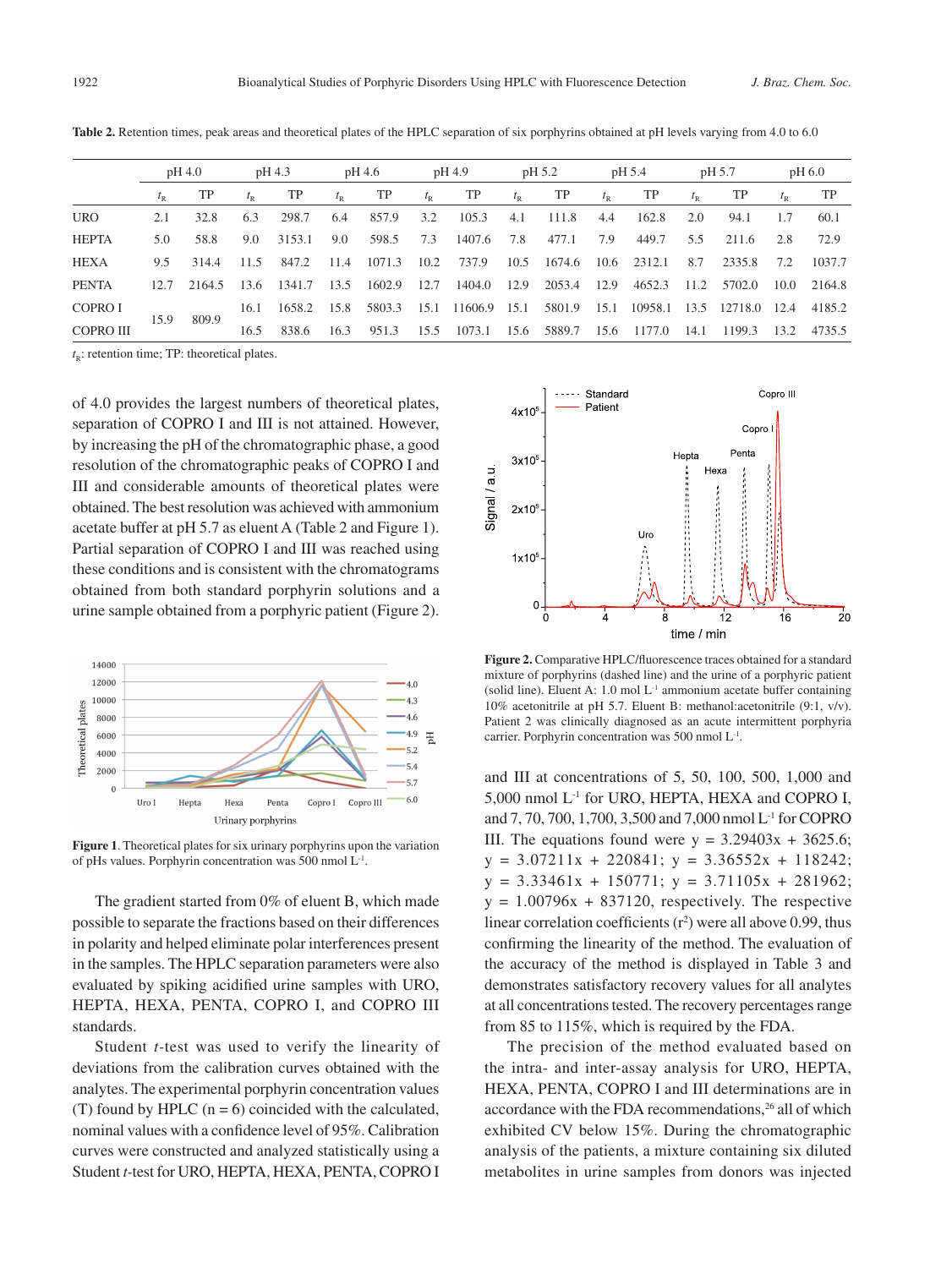concentrations in urine

| Analyte          | Concentration / Recovery /<br>$(nmol L^{-1})$ | $\%$  | Intra-assay /<br>$(CV\%)$ | Inter-assay /<br>$(CV\%)$ |
|------------------|-----------------------------------------------|-------|---------------------------|---------------------------|
| <b>URO</b>       | 100                                           | 108.2 | 2.4                       | 1.3                       |
|                  | 500                                           | 105.1 | 7.6                       | 2.6                       |
|                  | 1,000                                         | 109.6 | 3.2                       | 2.7                       |
| <b>HEPTA</b>     | 100                                           | 93.9  | 5.1                       | 2.3                       |
|                  | 500                                           | 111.2 | 6.2                       | 1.3                       |
|                  | 1,000                                         | 92.5  | 14.1                      | 1.0                       |
| <b>HEXA</b>      | 100                                           | 90.9  | 6.4                       | 3.2                       |
|                  | 500                                           | 104.5 | 14.9                      | 2.2                       |
|                  | 1,000                                         | 104.8 | 1.9                       | 0.9                       |
| <b>PENTA</b>     | 100                                           | 91.0  | 12.4                      | 2.3                       |
|                  | 500                                           | 114.5 | 11.5                      | 0.6                       |
|                  | 1,000                                         | 103.1 | 1.3                       | 0.7                       |
| <b>COPROI</b>    | 100                                           | 100.7 | 5.8                       | 1.0                       |
|                  | 500                                           | 109.4 | 7.3                       | 2.1                       |
|                  | 1,000                                         | 89.5  | 1.8                       | 2.8                       |
| <b>COPRO III</b> | 700                                           | 112.4 | 10.4                      | 1.8                       |
|                  | 1,700                                         | 99.2  | 12.5                      | 5.1                       |
|                  | 3,500                                         | 99.8  | 3.8                       | 1.6                       |

CV: coefficient of variation.

to confirm that the retention times and chromatographic resolution were reproduced, which was indeed observed in all analyses.

The sensitivity of the method was assessed by calculating the limits of detection and quantification expressed in nmol  $L<sup>1</sup>$  as follows, respectively: URO, 0.62 and 2.05; HEPTA, 0.59 and 1.96; HEXA, 0.54 and 1.81; PENTA, 0.52 and 1.73; COPRO I, 2.03 and 6.77; and COPRO III, 0.43 and 1.44. Although chromatograms demonstrate that there is partial resolution of COPRO I and III, validation data meet the FDA guidelines and can be used to analyze patient urine samples. These data document the usefulness of the method for detecting and quantifying porphyrin metabolites with high sensitivity. Similar results were obtained by other authors using different HPLC methodologies.27,28 The validated method was then used to analyze random urine samples from 24 patients whose observed porphyrin concentrations are displayed in Table 4.

Healthy individuals displayed a typical urinary porphyrin excretion pattern, with 2-8 times more COPRO III than COPRO I (Table 4). To the best of our knowledge, no reference values for the COPRO porphyrins have been reported. The urinary porphyrin data suggest that patients with an AIP diagnosis (Table 4) exhibit augmented total COPRO urinary levels, even when they are not in crisis. Some of these patients belong to the same family and were clinically confirmed or suspected to be AIP carriers on the basis of symptoms, such as intense abdominal pain, but only patient No. 2 (chromatogram depicted in Figure 2) was clearly under acute crisis. This finding is important because minor changes in metabolic urinary porphyrin patterns might indicate the onset of crisis, allowing preventive medication to avoid further patient suffering.

Patient 14 exhibited symptoms characteristic of both PCT and AIP. As reported in the literature,<sup>18,29</sup> PCT patients exhibit skin blemishes when exposed to sunlight, which is characteristic of PCT, and abdominal pain, which is typical of AIP. Changes were detected in HEPTA, HEXA, PENTA, COPRO I and III.

Patient 15 displayed alterations in HEPTA, HEXA, PENTA, COPRO I and III urinary concentrations and skin lesions, which suggest PCT disorder. Accordingly, his anamnesis registered psychological disturbances that are characteristic of AIP. Moreover, the patient genetic report revealed small changes in some of the enzymes in the heme biosynthetic pathway, such as alterations in activity of the heme biosynthetic enzyme URO III synthase, a deficiency in which massive porphyrin accumulation in blood cells results and is responsible for hemolytic anemia and skin photosensitivity.30,31

A reliable diagnosis of PCT via HPLC urinary analysis seems to be more complex because all porphyrin - URO, HEPTA, HEXA, PENTA, or total COPRO - levels do not appear to follow a reproducible pattern, but are altered. These findings also demand further clarification, as minor changes in metabolic urinary porphyrin patterns might denounce the onset of crisis and recommend preventive treatment.

Of the 24 patients referred by ABRAPO who had their samples analyzed in our study, 83.3% exhibited significant changes in one or more metabolites of the heme biosynthetic pathway, suggesting that the biomedical characterization of this rare health condition might actually be methodologically simple. Moreover, we may also consider the exposure of individuals to chemicals, such as polychlorinated biphenyls, hexachlorobenzene, pentachlorophenol, dioxins and heavy metals (arsenic, lead and mercury), which have a well-known risk of inducing porphyria and should obviously be avoided.<sup>32,33</sup> In addition, these factors can cause porphyria in individuals with no documented genetic predisposition as an acquired toxininduced condition. Public policies adopted in developed countries to educate and monitor people who are at risk of lead poisoning have dramatically lowered instances of neurotoxicity in children, adolescent behavioral problems,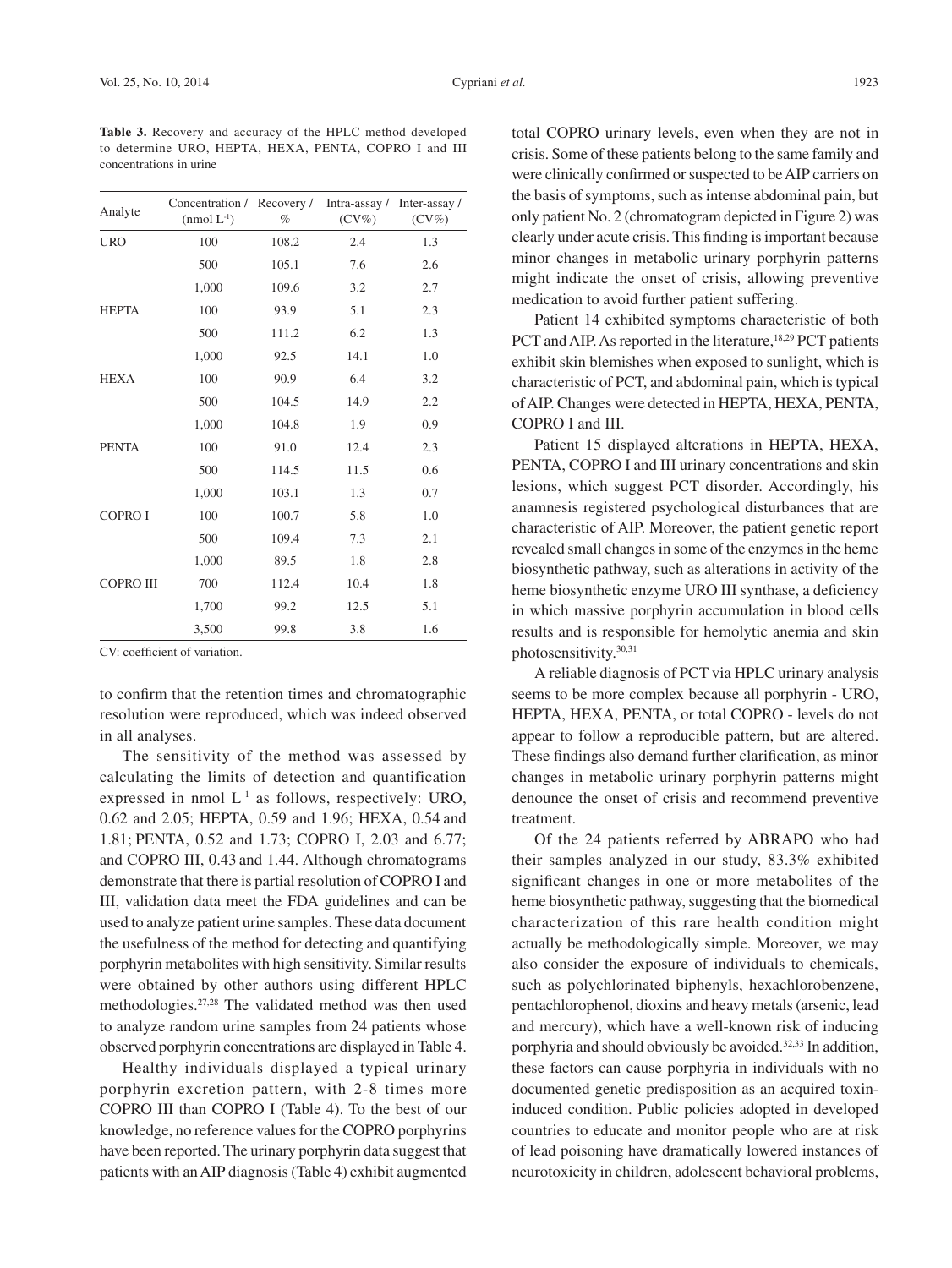| Porphyrins /<br>$(nmol L^{-1})$ | <b>URO</b> | <b>HEPTA</b> | <b>HEXA</b> | <b>PENTA</b> | COPRO I  |          | COPRO III COPRO I + III COPRO I/III | ratio | Supposed<br>diagnosis |
|---------------------------------|------------|--------------|-------------|--------------|----------|----------|-------------------------------------|-------|-----------------------|
| RV                              | 30.0       | $7.0\,$      | $2.0\,$     | 5.0          | $\rm NE$ | $\rm NE$ | 110.0                               | NE    | Healthy               |
| $P_1$                           | 14         | 5.1          | 1.1         | 1.2          | 16.3     | 45.4     | 61.7                                | 0.36  |                       |
| P 10                            | 4.1        | 3.3          | $2.0\,$     | 2.9          | 17.4     | 54.7     | 72.1                                | 0.32  |                       |
| P 11                            | 5.4        | 2.6          | 1.4         | 1.8          | 8.5      | 59.4     | 67.9                                | 0.14  |                       |
| P 21                            | 1.7        | 0.5          | 0.4         | 0.8          | 10.1     | 68.5     | 78.6                                | 0.15  |                       |
| P 16                            | 2.9        | 3.9          | $2.8\,$     | 3.6          | 22.9     | 92.7     | 115.6                               | 0.25  | AIP                   |
| P <sub>2</sub>                  | 90         | 83.4         | 63.8        | 207.9        | 94.7     | 3155.9   | 3250.6                              | 0.03  |                       |
| P 13                            | 14.6       | 16.8         | 14.8        | 14.6         | 34.7     | 131.5    | 166.2                               | 0.26  |                       |
| P 22                            | 5.4        | 0.7          | 0.4         | 1.4          | 21.4     | 124.2    | 145.6                               | 0.17  |                       |
| P 23                            | 5.4        | 1.5          | 0.6         | 2.4          | 31.4     | 164.1    | 195.5                               | 0.19  |                       |
| P 4                             | 5.6        | $3.2\,$      | 0.6         | 1.9          | 30.3     | 294.7    | 325                                 | 0.10  |                       |
| P 5                             | 3.6        | $2.5\,$      | 0.3         | 2.1          | 13.2     | 160.9    | 174.1                               | 0.08  |                       |
| P 6                             | 7.8        | 5.0          | 3.0         | 3.9          | 28.8     | 322.3    | 351.1                               | 0.09  |                       |
| P 12                            | 21.0       | 3.5          | 1.1         | 1.5          | 20.3     | 92.2     | 112.5                               | 0.22  |                       |
| P 19                            | 7.4        | 0.6          | 1.1         | 1.4          | 45.9     | 209.4    | 255.3                               | 0.22  |                       |
| P 17                            | 5.4        | 4.5          | 1.6         | 4.2          | 18.4     | 163.0    | 1814.4                              | 0.11  |                       |
| P 7                             | 2.7        | 10.6         | 10.9        | 13.0         | 15.7     | 55.6     | 71.3                                | 0.28  | $\operatorname{PCT}$  |
| $\rm P$ 8                       | 5.5        | 5.5          | 4.7         | $6.0\,$      | 23.2     | 77.3     | 100.5                               | 0.30  |                       |
| P 9                             | 0.4        | 5.4          | 2.7         | 4.3          | 50.1     | 136.2    | 186.3                               | 0.37  |                       |
| P 3                             | 4.4        | 7.9          | 1.8         | 13.9         | 43.1     | 616.4    | 659.5                               | 0.07  |                       |
| P 24                            | 8,1        | 5,1          | 3,3         | 3,5          | 17,4     | 83,4     | 100,8                               | 0.21  |                       |
| P 14                            | 11.0       | 7.4          | 5.6         | 6.3          | 41.9     | 146.1    | 188.0                               | 0.29  |                       |
| P 18                            | 170        | 2.1          | 16.5        | 11.4         | 24.3     | 54.6     | 78.9                                | 0.45  |                       |
| P 15                            | 16.4       | 20.9         | 3.7         | 6.9          | 45.2     | 113.7    | 158.9                               | 0.40  |                       |
| P 20                            | 17.1       | 6.3          | 1.2         | 24.3         | 26.4     | 347.1    | 373.5                               | 0.08  |                       |

**Table 4.** Urinary porphyrin concentrations found in urine samples collected from 24 patients diagnosed as porphyria carriers

RV: reference values (healthy); P: patient; NE: not established.

and societal economic losses.34 HPLC fluorescence detection proved to be an efficient and inexpensive (about US\$ 20.00 *per* analysis) tool for the quantitative analysis of the six metabolites studied here. Of the examined patients, only one was in AIP crisis, while the remaining twenty-three patients were asymptomatic.

Finally, we emphasize the potential importance of the separation of the two isomers COPRO I and III achieved here because it may help clarify the type of porphyria. In this regard, the COPRO I:COPRO I  $/(I + III)$  ratio is important in the diagnosis of Dubin-Johnson syndrome.<sup>35,36</sup> This syndrome is attributed to the mutation of the ABCC2 gene, which is associated with a high excretion rate of COPRO I. This gene encodes the multidrug resistanceassociated protein 2 (MRP2), which is involved in the secretion of numerous drugs and endogenous substrates.<sup>37,38</sup> Reference values are available in the literature only as the sum of these two isomers, given that current analyses are not able to separate COPRO I and III, although the distinct enzymatic route that produces COPRO III has already been identified.

Porphyria is classified as a rare disease, and its definition is therefore dependent upon the time period and geographic area being considered.39 However, patients with rare diseases face the challenges of a lack of scientific knowledge and competent medical professionals that can provide an accurate diagnosis, which prevents the family and patient from identifying the disease, triggering the patient's symptoms in order to prescribe him an appropriate treatment.

In Brazil, ABRAPO was founded on 07/21/2006 to provide support to patients and their families, as well as raise awareness of porphyria patients so that they are better known, diagnosed and treated. According to the Paraná State Decree 15,781 of 02/21/2008, ABRAPO was declared of public interest. The activities and webpage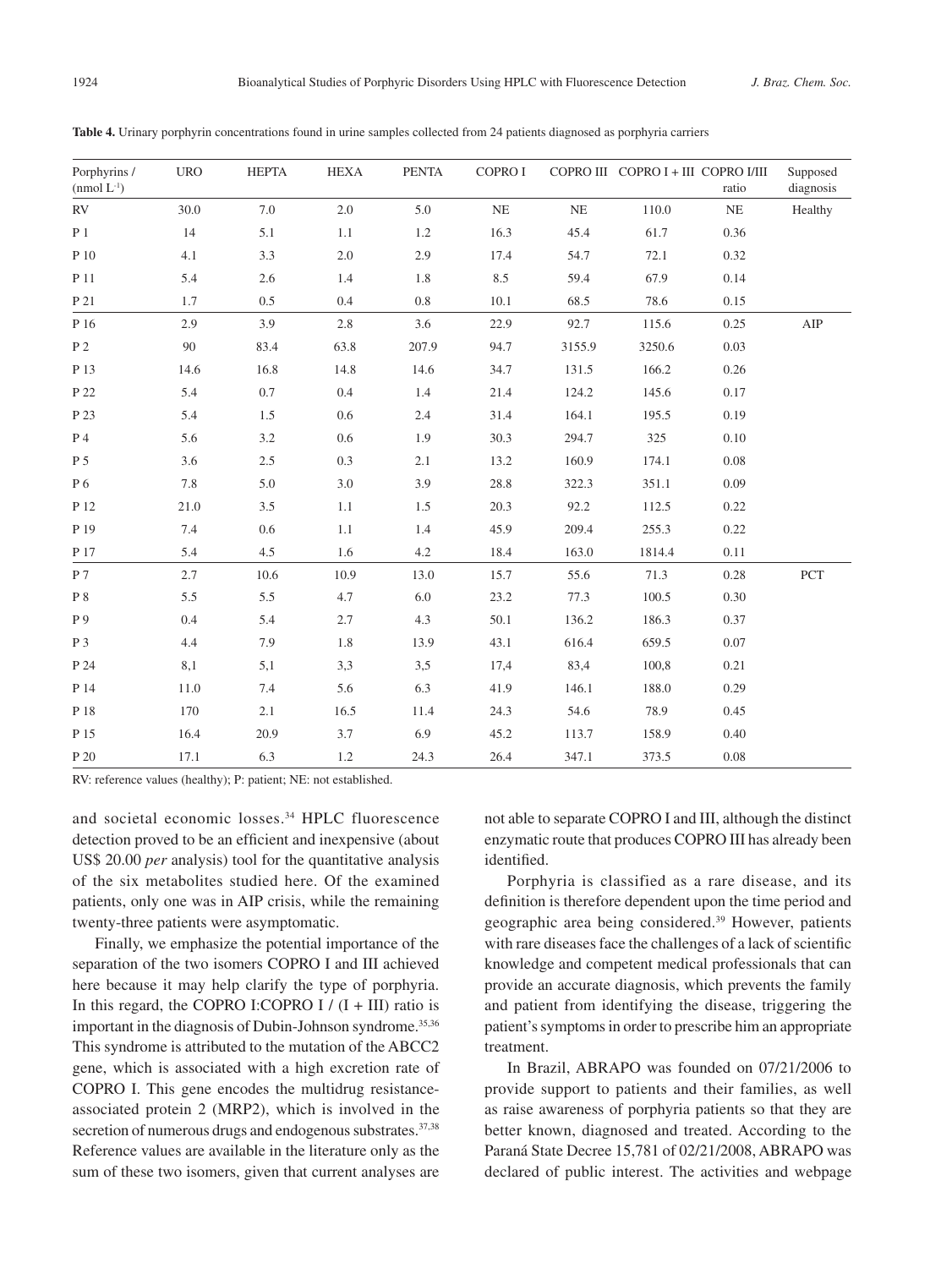(www.porfiria.org.br) of this association make it possible to exchange information, guidelines for access to diagnosis, treatment, and integration between physicians and patients from different regions of Brazil. Support, information and guidance are provided via the Internet, telephone and e-mails. In 2011, the average number of monthly e-mails sent to patient's families was 180. These e-mails contained information regarding major medical issues on hematin treatment, the list of banned drugs, and clinical tests for diagnosis, as well as general orientation. For dissemination, information and guidance, study groups, lectures, and patient meetings were also conducted, as well as participation in national and international conferences and other events. Until 12/31/2011, ABRAPO had 292 registered patients, and in May 2012, it went up to 310, which still does not represent the real number of carrier families known by the association. According to the monthly average consultation, ABRAPO hears approximately 06 patients *per* day with requests for information.

ABRAPO includes information for physicians, which has been translated into Portuguese by the American Porphyria Foundation, a result of the Global Porphyria Alliance site. The porphyria guidelines from the Brazilian Medical Association are nearing completion. Based on Google Analytics reports from 2011, the ABRAPO site received 21,413 visits, including 20,402 from Brazil (São Paulo, Rio de Janeiro, Curitiba, Belo Horizonte, Brasília, Salvador, Fortaleza, Campinas, Porto Alegre, and Recife were the 10 cities with the highest number of visits) and 1011 from other countries, with 436 from Portugal. Of these, 16,945 (79.13%) were new visitors and 4,468 (20.87%) were accessing the site again.

These data demonstrate the importance of information on rare maladies, which may have access to specialized professionals, specific medications, contact with other patients and various clarifications. It is difficult to diagnose and treat porphyria. Although not officially, laboratories and hospitals with specialties in porphyria can be found in the Brazilian Universal Health System (public and free system). Hematin is the only drug used to regulate the metabolism of heme during attacks of acute porphyria. This drug is not produced in Brazil, and the request for registration with the National Health Surveillance Agency has not been answered. Its high cost prevents access by patients unless it is required by judicial order. This further complicates the arrival of the drug in a timely manner for the patient. However, in a meeting of the Ministry of Health in Brasília, on April 26, 2011, with various supporting institutions, a working group was formed regarding people with rare diseases in the Brazilian Universal Health System.

### **Conclusions**

The HPLC/fluorescence detection method reported here facilitates the accurate, sensitive and inexpensive separation of six heme precursors as compared to mass spectrometry, for example. This method can be an important tool in public hospitals in continental countries, such as Brazil, to screen for patients and relatives with and without porphyria symptoms. We emphasize that all patients sent samples via regular mail. The diagnosis of AIP carriers is particularly important for anticipating the manifestation of acute crises, which can be fatal, and also to therapeutically monitor patients with chronic porphyria. Moreover, it may help the diagnosis of other diseases that are based on alterations in normal heme production or differential excretion of these isomers, which reportedly occurs, for example, in Dubin-Johnson syndrome and arsenic poisoning.28

## **Acknowledgements**

The authors thank the Fundação de Amparo à Pesquisa do Estado de São Paulo (FAPESP, grants 2006/60245-3 and 2006/56530-4), the INCT Redoxoma Redox Processes in Biomedicine, and the Conselho Nacional de Desenvolvimento Científico e Tecnológico (CNPq) for financial support.

### **References**

- 1. Balwani, M.; Desnick, R. J.; *Blood* **2012**, *120*, 4496.
- 2. Bonkovsky, H. L.; Guo, J.-T.; Hou, W.; Li, T.; Narang, T.; Thapar, M.; *Compr. Physiol.* **2013**, *3*, 365.
- 3. González-Arriaza, H. L.; Bostwick, J. M.; *Am. J. Psychiatry* **2003**, *160*, 163.
- 4. Friedman, L. S.; Simmons, L. H.; Goldman, R. H.; Sohani, A. R.; *N. Engl. J. Med.* **2014**, *370*, 1542.
- 5. Ellencweig, N.; Schoenfeld, N.; Zemishlany, Z.; *Isr. J. Psychiatry Relat. Sci.* **2006**, *43*, 52.
- 6. Kochar, D.; Pal, M.; Kochar, S.; Vyas, A.; Kochar, A.; Bindal, D.; Agrawal, R.; *Neurol. India* **2007**, *55*, 413.
- 7. Satoh, Y.; Iwadate, R.; Watanabe, Y.; Kawai, H.; Kudo, N.; Kawashima, Y.; Mitsumoto, A.; *J. Toxicol. Sci.* **2008**, *5*, 599.
- 8. Millward, L. M.; Kelly, P.; King, A.; Peters, T. J.; *J. Inherited Metab. Dis.* **2005**, *28*, 1099.
- 9. Santos, J. L.; Grandal, M.; Fontanellas, A.; Morán, A. M. J.; Enríquez De Salamanca, R.; *Med. Clin.* **1996**, *107*, 614.
- 10. James, M. F.; Hift, R. J.; *Br. J. Anaesth.* **2000**, *85*, 143.
- 11. Kauppinen, R.; *Lancet* **2005**, *365*, 241.
- 12. Granick, S.; Sassa, S.; Granick, J. L.; Levere, R. D.; Kappas,A.; *Proc. Natl. Acad. Sci. U. S. A*. **1972**, *69*, 2381.
- 13. Larion, S.; Caballes, F. R.; Hwang, S.-I.; Lee, J.-G.; Rossman,